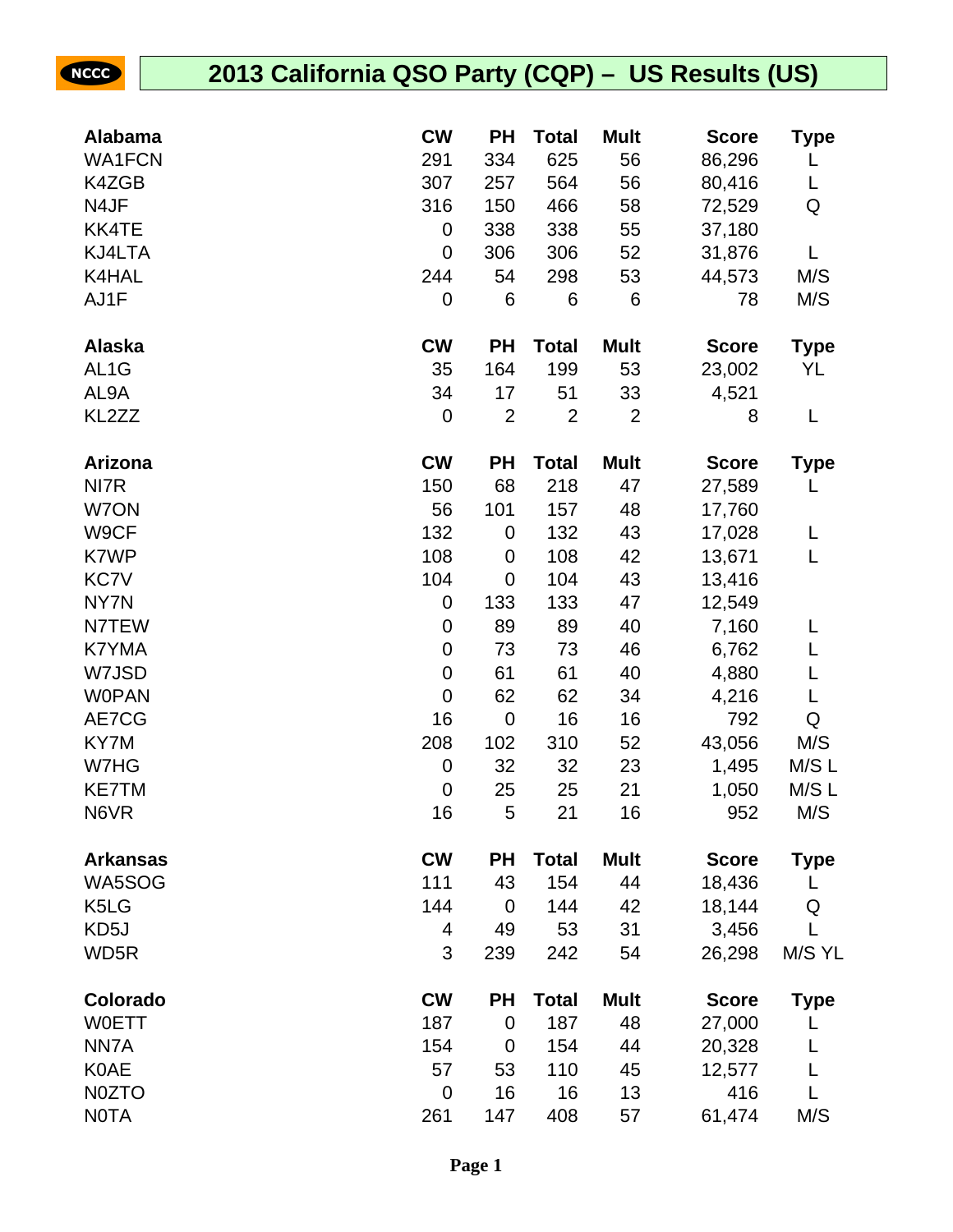| Colorado                       | <b>CW</b>        | <b>PH</b>   | <b>Total</b> | <b>Mult</b>    | <b>Score</b> | <b>Type</b> |
|--------------------------------|------------------|-------------|--------------|----------------|--------------|-------------|
| <b>K0EU</b>                    | 127              | 124         | 251          | 57             | 35,853       | M/SL        |
| <b>Connecticut</b>             | <b>CW</b>        | <b>PH</b>   | <b>Total</b> | <b>Mult</b>    | <b>Score</b> | <b>Type</b> |
| K <sub>1</sub> BV              | 110              | $\mathbf 0$ | 110          | 40             | 13,200       |             |
| W1ZFG                          | $\mathbf 0$      | 32          | 32           | 21             | 1,344        | L           |
| KB1WEZ                         | $\mathbf 0$      | 6           | $\,6$        | $\overline{7}$ | 91           | L           |
| W1CTN                          | 90               | 392         | 482          | 57             | 60,135       | M/S         |
| AB1QP                          | 105              | 77          | 182          | 47             | 22,043       | M/S         |
| K <sub>1</sub> DM              | 107              | $\mathbf 0$ | 107          | 40             | 12,840       | M/S         |
| <b>Delaware</b>                | <b>CW</b>        | <b>PH</b>   | <b>Total</b> | <b>Mult</b>    | <b>Score</b> | <b>Type</b> |
| W3RLO                          | $\mathbf 0$      | 15          | 15           | 15             | 465          | L           |
| N3DXX                          | 100              | 71          | 171          | 45             | 20,002       | M/S         |
| <b>Florida</b>                 | <b>CW</b>        | <b>PH</b>   | <b>Total</b> | <b>Mult</b>    | <b>Score</b> | <b>Type</b> |
| NF4A                           | 216              | 222         | 438          | 54             | 59,049       | L           |
| KN4Y                           | 216              | $\mathbf 0$ | 216          | 47             | 30,526       | L           |
| W4LT                           | 80               | 118         | 198          | 50             | 23,850       |             |
| WA2VYA                         | 179              | $\mathbf 0$ | 179          | 42             | 22,554       |             |
| N4WZ                           | $\mathbf 0$      | 185         | 185          | 52             | 19,240       |             |
| N <sub>4</sub> D <sub>XI</sub> | 65               | 66          | 131          | 40             | 13,140       |             |
| WB6RAB                         | 20               | 57          | 77           | 40             | 7,020        | L           |
| NT4TS                          | $\mathbf 0$      | 77          | 77           | 42             | 6,510        | Q           |
| K4GOP                          | $\mathbf 0$      | 90          | 90           | 35             | 6,300        | L           |
| KV4QS                          | 53               | $\mathbf 0$ | 53           | 30             | 4,815        | L           |
| K3TW                           | 11               | 28          | 39           | 23             | 2,081        | Q           |
| K4LRP                          | 117              | 93          | 210          | 45             | 24,210       | M/S L       |
| AA4GT                          | 26               | $\mathbf 0$ | 26           | 22             | 1,716        | M/S         |
| Georgia                        | <b>CW</b>        | <b>PH</b>   | <b>Total</b> | <b>Mult</b>    | <b>Score</b> | <b>Type</b> |
| K4BAI                          | 327              | 364         | 691          | 55             | 94,050       |             |
| K1ZZI <sup>1</sup>             | 553              | $\mathbf 0$ | 553          | 54             | 89,667       |             |
| N <sub>4</sub> PN              | 164              | 355         | 519          | 57             | 68,599       |             |
| W4KLY                          | 130              | 97          | 227          | 49             | 28,689       |             |
| N4GG                           | 187              | $\mathbf 0$ | 187          | 44             | 24,750       |             |
| <b>KF0JA</b>                   | $\boldsymbol{0}$ | 75          | 75           | 37             | 5,550        | L           |
| K4EAK                          | 0                | 62          | 62           | 35             | 4,375        | L           |
| Hawaii                         | <b>CW</b>        | <b>PH</b>   | <b>Total</b> | <b>Mult</b>    | <b>Score</b> | <b>Type</b> |
| WH7Z (W0CN op)                 | $\boldsymbol{0}$ | 242         | 242          | 48             | 23,280       |             |
| NH <sub>6</sub> V              | $\mathbf 0$      | 49          | 49           | 30             | 2,940        | L           |
| <b>WH7DX</b>                   | $\mathbf 0$      | 12          | 12           | 10             | 250          |             |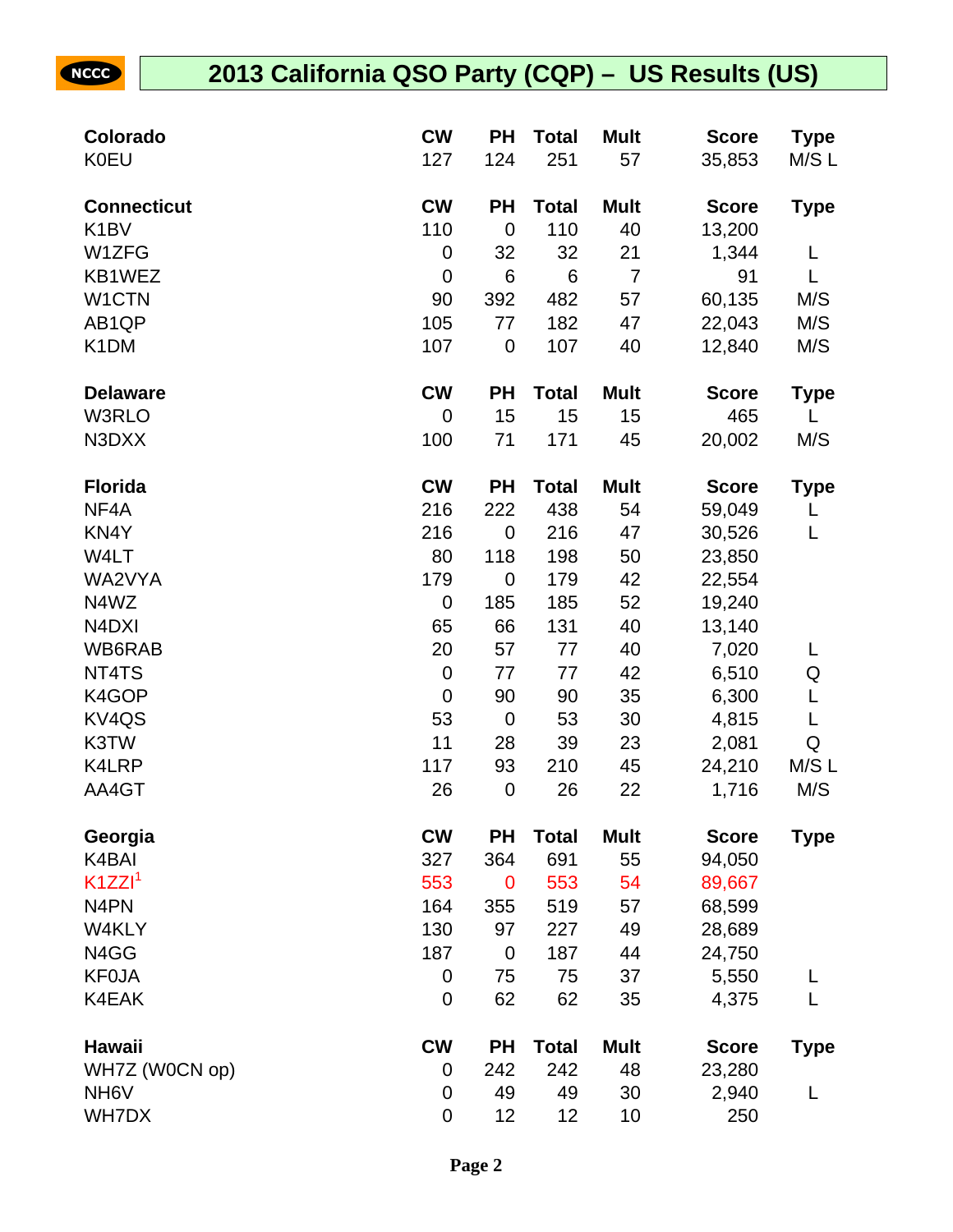| Idaho             | <b>CW</b>   | <b>PH</b>   | <b>Total</b> | <b>Mult</b> | <b>Score</b>   | <b>Type</b> |
|-------------------|-------------|-------------|--------------|-------------|----------------|-------------|
| WZ7Z              | 0           | 138         | 138          | 45          | 12,420         | M/S YL      |
| <b>Illinois</b>   | <b>CW</b>   | <b>PH</b>   | <b>Total</b> | <b>Mult</b> | <b>Score</b>   | <b>Type</b> |
| W9ILY             | 198         | 136         | 334          | 54          | 46,818         |             |
| W9QL              | 0           | 290         | 290          | 53          | 30,740         | L           |
| K9CW              | 129         | 0           | 129          | 45          | 17,415         | L           |
| K9PMV             | 95          | $\mathbf 0$ | 95           | 35          | 10,027         | L           |
| ND9E              | $\mathbf 0$ | 99          | 99           | 36          | 7,128          | L           |
| KE9EX             | 38          | 23          | 61           | 37          | 5,957          | L           |
| NV9X              | 18          | 16          | 34           | 22          | 1,892          | L           |
| KD9MS             | 16          | 10          | 26           | 17          | 1,156          |             |
| N <sub>2</sub> BJ | 371         | 144         | 515          | 56          | 78,540         | M/S         |
| N <sub>9</sub> CO | 237         | 0           | 237          | 51          | 36,261         | M/S L       |
| W9OA              | 185         | $\mathbf 0$ | 185          | 46          | 25,599         | M/S L       |
| <b>KC9IRV</b>     | 0           | 30          | 30           | 23          | 1,403          | M/S L       |
| N9VPV             | $\mathbf 0$ | 21          | 21           | 15          | 645            | M/S L       |
| Indiana           | <b>CW</b>   | <b>PH</b>   | <b>Total</b> | <b>Mult</b> | <b>Score</b>   | <b>Type</b> |
| WT9U              | 285         | 260         | 545          | 56          | 77,140         | L           |
| W9RE              | 446         | 0           | 446          | 53          | 70,914         | L           |
| K9JWI             | 281         | $\mathbf 0$ | 281          | 46          | 38,778         | L           |
| W9CC              | 155         | $\mathbf 0$ | 155          | 39          | 18,135         | L           |
| N9WKW             | 91          | 49          | 140          | 37          | 13,727         |             |
| K9ELF             | $\mathbf 0$ | 25          | 25           | 20          | 1,000          | L           |
| KC9ZQD            | $\mathbf 0$ | $\mathbf 1$ | 1            | 1           | $\overline{2}$ | L           |
| W9ILF             | 49          | 13          | 62           | 30          | 5,190          | M/S Q       |
| lowa              | <b>CW</b>   | <b>PH</b>   | <b>Total</b> | <b>Mult</b> | <b>Score</b>   | <b>Type</b> |
| K2DSW             | 320         | 113         | 433          | 55          | 65,312         |             |
| <b>K0IO</b>       | 68          | 0           | 68           | 35          | 7,192          | L           |
| WIOWA (NOAC op)   | 138         | 0           | 138          | 43          | 17,866         | M/SL        |
| WM6H              | 31          | 77          | 108          | 41          | 10,229         | M/S         |
| Kansas            | <b>CW</b>   | <b>PH</b>   | <b>Total</b> | <b>Mult</b> | <b>Score</b>   | <b>Type</b> |
| <b>WOUY</b>       | 165         | $\mathbf 0$ | 165          | 46          | 22,770         |             |
| WA5SWN            | 0           | 103         | 103          | 43          | 8,858          | L           |
| K0HC (W0BH op)    | 172         | 567         | 739          | 58          | 95,845         | M/S         |
| Kentucky          | <b>CW</b>   | <b>PH</b>   | <b>Total</b> | <b>Mult</b> | <b>Score</b>   | <b>Type</b> |
| W4DAN             | 251         | 148         | 399          | 52          | 54,626         |             |
| KJ4AOM            | 79          | 38          | 117          | 43          | 13,566         |             |
| K4FT              | 58          | $\pmb{0}$   | 58           | 29          | 5,046          | L           |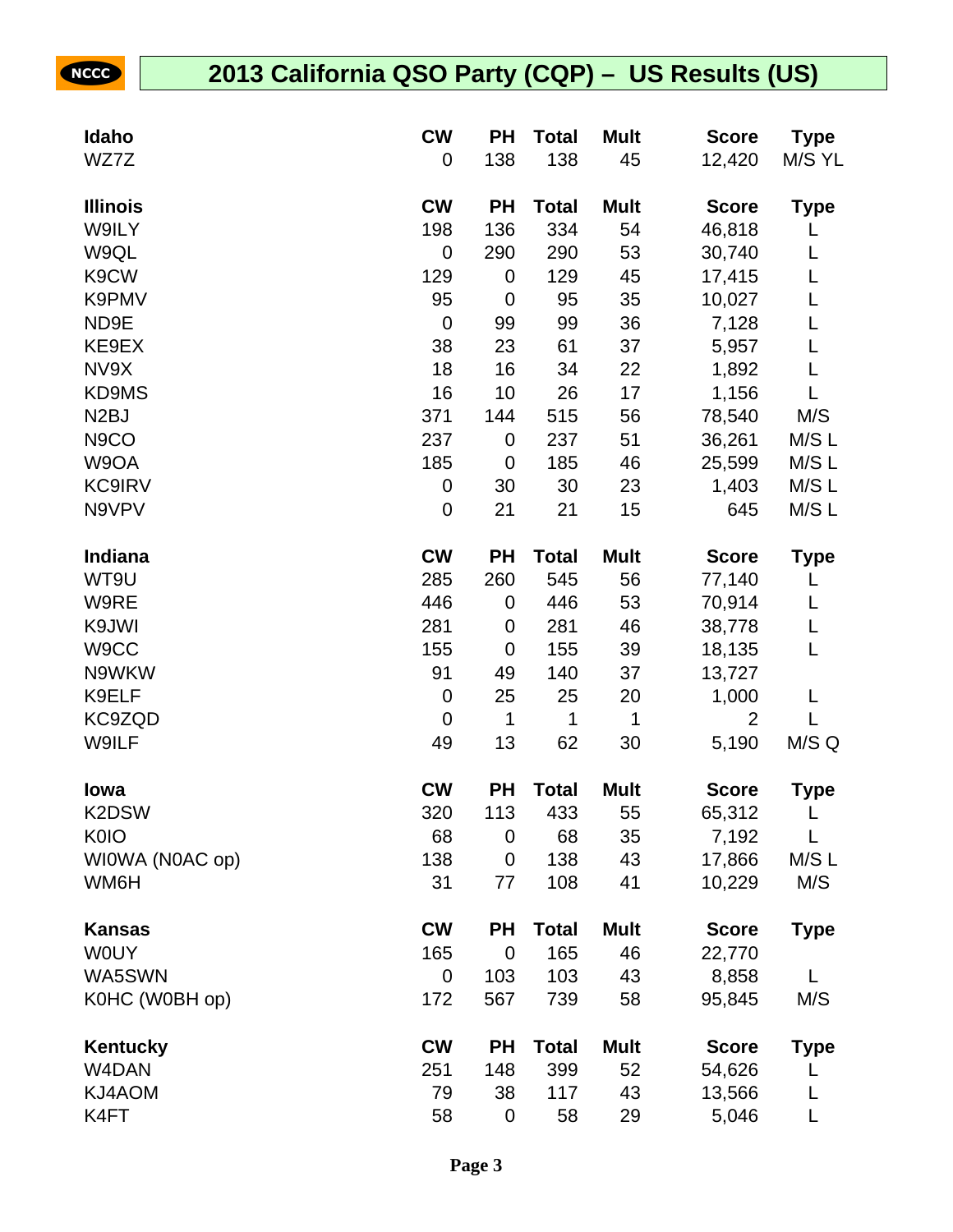| Kentucky             | <b>CW</b>   | <b>PH</b>   | <b>Total</b> | <b>Mult</b> | <b>Score</b> | Type        |
|----------------------|-------------|-------------|--------------|-------------|--------------|-------------|
| KB4BVP               | 0           | 50          | 50           | 28          | 2,800        | L           |
| Louisiana            | <b>CW</b>   | <b>PH</b>   | <b>Total</b> | <b>Mult</b> | <b>Score</b> | Type        |
| N <sub>5</sub> YE    | 234         | 193         | 427          | 54          | 58,887       | L           |
| N <sub>5</sub> II    | 109         | 264         | 373          | 56          | 47,936       | L           |
| KA5M                 | 62          | 80          | 142          | 43          | 14,942       |             |
| <b>Maine</b>         | <b>CW</b>   | <b>PH</b>   | <b>Total</b> | <b>Mult</b> | <b>Score</b> | <b>Type</b> |
| K1YSY                | 0           | 140         | 140          | 47          | 13,160       |             |
| AB <sub>1</sub> DZ   | 0           | 72          | 72           | 30          | 4,350        | L           |
| K1ESE                | 24          | $\mathbf 0$ | 24           | 17          | 1,249        |             |
| K <sub>1</sub> JB    | 123         | 318         | 441          | 56          | 56,420       | M/S         |
| <b>Maryland</b>      | <b>CW</b>   | <b>PH</b>   | <b>Total</b> | <b>Mult</b> | <b>Score</b> | <b>Type</b> |
| N3UM                 | 294         | $\mathbf 0$ | 294          | 51          | 45,058       |             |
| WA1LWS               | 219         | 0           | 219          | 47          | 30,949       | L           |
| K3TN                 | 151         | $\mathbf 0$ | 151          | 42          | 19,026       |             |
| ND3D                 | 61          | $\mathbf 0$ | 61           | 31          | 5,719        | Q           |
| N3XL                 | 47          | $\mathbf 0$ | 47           | 26          | 3,705        |             |
| W3TMS                | $\pmb{0}$   | 48          | 48           | 33          | 3,168        |             |
| WB3CII               | $\mathbf 0$ | 29          | 29           | 19          | 1,121        | L           |
| N3QE                 | 198         | $\mathbf 0$ | 198          | 41          | 24,415       | M/S Q       |
| W <sub>2</sub> CDO   | 186         | $\mathbf 0$ | 186          | 40          | 22,380       | M/S         |
| <b>Massachusetts</b> | <b>CW</b>   | <b>PH</b>   | <b>Total</b> | <b>Mult</b> | <b>Score</b> | <b>Type</b> |
| W1UE                 | 417         | 644         | 1,061        | 58          | 147,407      |             |
| W1EBI                | 126         | 40          | 166          | 44          | 20,152       |             |
| K5ZD                 | 39          | 92          | 131          | 46          | 13,846       |             |
| N <sub>1</sub> NN    | 97          | $\mathbf 0$ | 97           | 39          | 11,349       | L           |
| W <sub>1</sub> TO    | 55          | $\mathbf 0$ | 55           | 28          | 4,620        | L           |
| N1WRK                | $\mathbf 0$ | 53          | 53           | 37          | 3,959        |             |
| W1CCE                | 31          | $\mathbf 0$ | 31           | 23          | 2,139        | L           |
| W1AF (W1PL, KK6GPT)  | 37          | 206         | 243          | 57          | 29,811       | M/S         |
| K <sub>1</sub> TH    | 113         | $\mathbf 0$ | 113          | 39          | 13,279       | M/S         |
| W1KM                 | 43          | $\mathbf 0$ | 43           | 26          | 3,354        | M/SL        |
| <b>Michigan</b>      | <b>CW</b>   | <b>PH</b>   | <b>Total</b> | <b>Mult</b> | <b>Score</b> | <b>Type</b> |
| <b>K8WSN</b>         | 274         | $\mathbf 0$ | 274          | 48          | 39,528       |             |
| NF8J                 | 136         | 127         | 263          | 51          | 33,838       | L           |
| N8XI                 | 106         | 39          | 145          | 45          | 17,932       | L           |
| W8TOM                | 57          | 37          | 94           | 33          | 8,085        |             |
| WV8A                 | 73          | $\mathbf 0$ | 73           | 35          | 7,717        |             |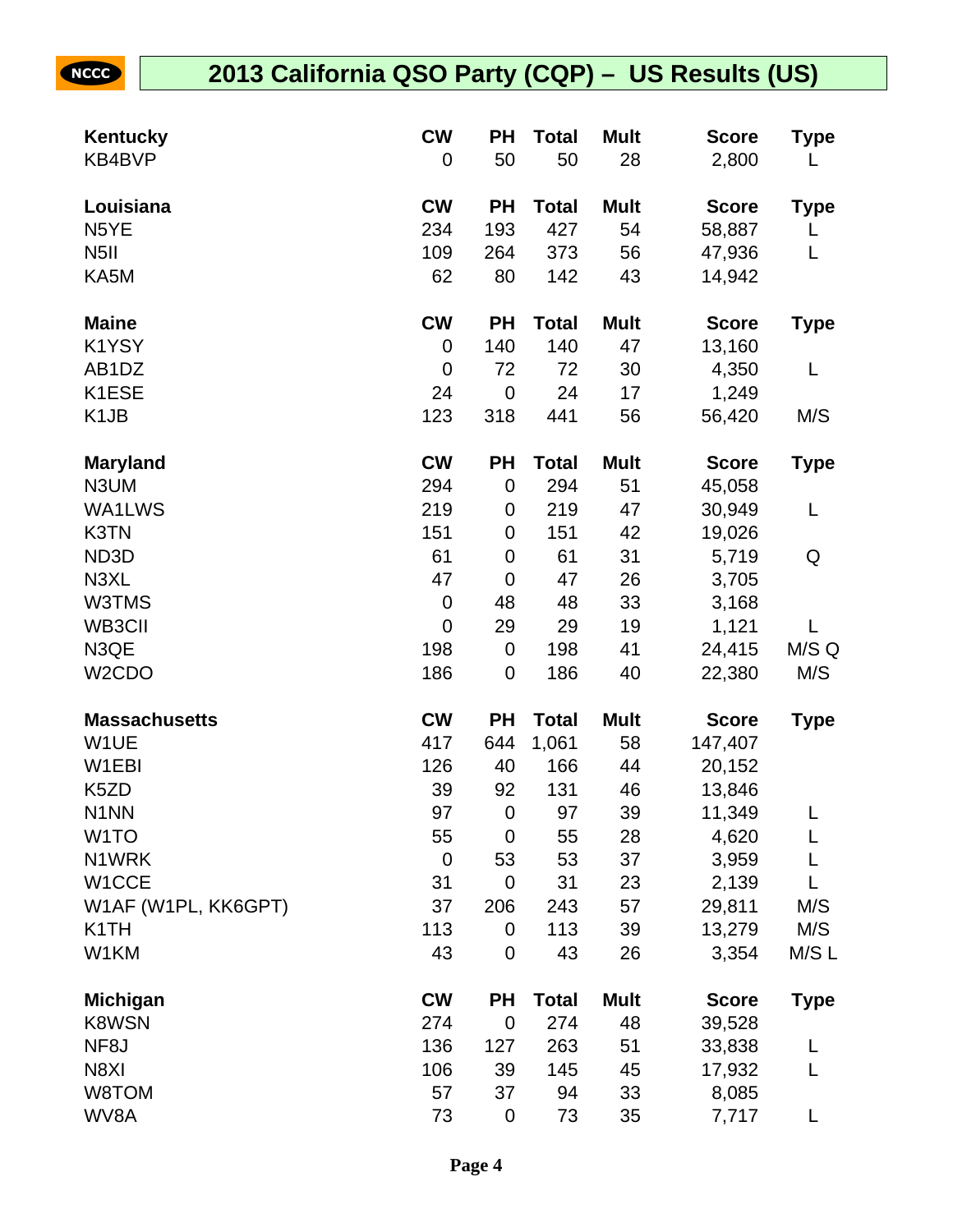| <b>Michigan</b>             | <b>CW</b>   | PH          | <b>Total</b> | <b>Mult</b> | <b>Score</b> | Type        |
|-----------------------------|-------------|-------------|--------------|-------------|--------------|-------------|
| <b>K0MPH</b>                | 35          | 40          | 75           | 36          | 6,714        | L           |
| NF8M                        | 44          | 10          | 54           | 27          | 4,144        | L           |
| K8BHK                       | $\mathbf 0$ | 43          | 43           | 28          | 2,408        | L           |
| N8DKA                       | 0           | 23          | 23           | 18          | 828          | L           |
| K8GT                        | 135         | 12          | 147          | 44          | 18,942       | M/S L       |
| <b>Minnesota</b>            | <b>CW</b>   | <b>PH</b>   | <b>Total</b> | <b>Mult</b> | <b>Score</b> | <b>Type</b> |
| NDOC <sup>2</sup>           | 283         | 299         | 582          | 57          | 82,479       | Q           |
| <b>K0TT</b>                 | 130         | 417         | 547          | 57          | 69,853       | L           |
| K0AD                        | 202         | 301         | 503          | 56          | 67,648       | L           |
| <b>K0HB</b>                 | 250         | 45          | 295          | 51          | 42,916       |             |
| K4IU                        | 174         | 123         | 297          | 53          | 40,757       |             |
| <b>NOBUI</b>                | 151         | 62          | 213          | 49          | 28,322       | L           |
| KE0G                        | 169         | $\mathbf 0$ | 169          | 48          | 24,408       | Q           |
| <b>K0TC</b>                 | 173         | 0           | 173          | 44          | 22,836       | L           |
| <b>K0TI</b>                 | 167         | $\mathbf 0$ | 167          | 44          | 22,044       | L           |
| <b>WAOLJM</b>               | 0           | 172         | 172          | 49          | 16,856       | L           |
| AJ0CM                       | $\mathbf 0$ | 161         | 161          | 48          | 15,456       | L           |
| <b>K0KX</b>                 | 36          | 45          | 81           | 33          | 6,534        | L           |
| W6GMT                       | 27          | $\mathbf 0$ | 27           | 25          | 2,025        | L           |
| <b>KD0CVO</b>               | $\mathbf 0$ | 14          | 14           | 13          | 364          |             |
| <b>K0TNT</b>                | 40          | $\mathbf 0$ | 40           | 26          | 3,159        | M/SL        |
| KD0JFI (N0KKT, N0HW, W6GMT) | 20          | 1           | 21           | 18          | 1,116        | M/S         |
| <b>Missouri</b>             | <b>CW</b>   | <b>PH</b>   | <b>Total</b> | <b>Mult</b> | <b>Score</b> | <b>Type</b> |
| <b>NW0M</b>                 | 251         | 248         | 499          | 56          | 70,028       | L           |
| K0OU                        | 293         | 180         | 473          | 56          | 69,384       | Q           |
| KI0I                        | 190         | $\mathbf 0$ | 190          | 49          | 27,930       | L M         |
| <b>K0FG</b>                 | 68          | $\mathbf 0$ | 68           | 36          | 7,398        | L           |
| <b>NOLD</b>                 | 0           | 64          | 64           | 36          | 4,644        | L           |
| <b>KI0HA</b>                | $\mathbf 0$ | 46          | 46           | 31          | 2,852        |             |
| <b>WD0BC</b>                | 6           | 1           | 7            | 8           | 172          |             |
| <b>KOJPL</b>                | 304         | 274         | 578          | 57          | 83,362       | M/S         |
| <b>Montana</b>              | <b>CW</b>   | <b>PH</b>   | <b>Total</b> | <b>Mult</b> | <b>Score</b> | <b>Type</b> |
| N3RC                        | 112         | 83          | 195          | 49          | 24,720       |             |
| AE7AP                       | $\mathbf 0$ | 128         | 128          | 47          | 12,079       | L           |
| NE4RD                       | 41          | 66          | 107          | 47          | 12,055       | Q           |
| KI7MT                       | 86          | 0           | 86           | 40          | 10,320       | M/SL        |
| <b>Nebraska</b>             | <b>CW</b>   | <b>PH</b>   | <b>Total</b> | <b>Mult</b> | <b>Score</b> | <b>Type</b> |
| <b>NFON</b>                 | 50          | 0           | 50           | 29          | 4,350        | Q           |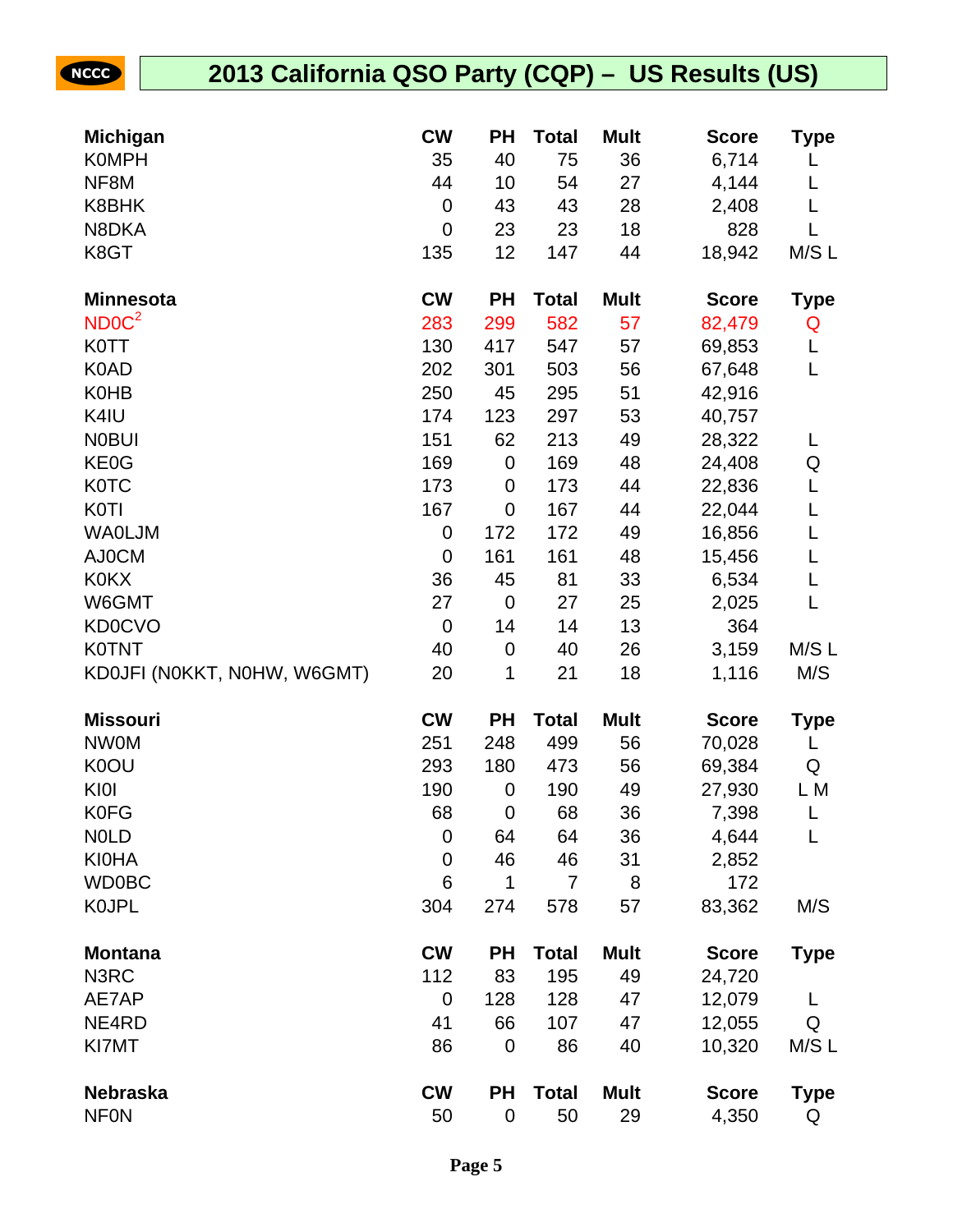| <b>Nebraska</b>               | <b>CW</b>        | ΡH               | <b>Total</b> | <b>Mult</b> | <b>Score</b> | <b>Type</b> |
|-------------------------------|------------------|------------------|--------------|-------------|--------------|-------------|
| <b>KONE</b>                   | 166              | $\mathbf 0$      | 166          | 50          | 24,975       | M/S L       |
| <b>WB0YYE</b>                 | 0                | 191              | 191          | 50          | 19,150       | M/S L       |
| <b>Nevada</b>                 | <b>CW</b>        | <b>PH</b>        | <b>Total</b> | <b>Mult</b> | <b>Score</b> | <b>Type</b> |
| W7RN (KM9R op)                | 231              | $\mathbf 0$      | 231          | 49          | 33,957       |             |
| W7YKN                         | 1                | 173              | 174          | 52          | 18,226       | L           |
| WM7Y                          | $\boldsymbol{0}$ | 139              | 139          | 49          | 13,671       | L           |
| <b>K7DNH</b>                  | 0                | 88               | 88           | 41          | 7,216        | L           |
| K7ACZ                         | $\boldsymbol{0}$ | 72               | 72           | 37          | 5,328        | L           |
| <b>K7LOP</b>                  | $\mathbf 0$      | 69               | 69           | 37          | 5,106        | L           |
| WU6W                          | 21               | $\overline{2}$   | 23           | 19          | 1,301        | L           |
| <b>New Hampshire</b>          | <b>CW</b>        | <b>PH</b>        | <b>Total</b> | <b>Mult</b> | <b>Score</b> | <b>Type</b> |
| AE <sub>1</sub> P             | 160              | 355              | 515          | 56          | 66,696       | L           |
| K <sub>1</sub> ZO             | 132              | 225              | 357          | 56          | 47,432       | L           |
| W1END                         | 142              | $\boldsymbol{0}$ | 142          | 42          | 17,892       | L           |
| K <sub>1</sub> TR             | 122              | 0                | 122          | 39          | 14,332       | L           |
| AA1CA                         | 91               | $\mathbf 0$      | 91           | 40          | 10,920       | Q           |
| K <sub>1</sub> GQ             | 18               | $\mathbf 0$      | 18           | 7           | 378          |             |
| <b>New Jersey</b>             | <b>CW</b>        | <b>PH</b>        | <b>Total</b> | <b>Mult</b> | <b>Score</b> | <b>Type</b> |
| $N2MM^3$                      | 289              | 551              | 840          | 58          | 114,347      | YL          |
| K <sub>2</sub> DFC            | 330              | 281              | 611          | 57          | 88,549       | L           |
| W2LE                          | 296              | 130              | 426          | 55          | 63,195       |             |
| W2UDT                         | 118              | 82               | 200          | 50          | 25,975       |             |
| N <sub>2</sub> C <sub>Q</sub> | 181              | $\mathbf 0$      | 181          | 45          | 24,435       | L           |
| KE <sub>2</sub> D             | 140              | 28               | 168          | 42          | 20,055       |             |
| N <sub>2</sub> UU             | 145              | $\boldsymbol{0}$ | 145          | 41          | 17,896       | L           |
| K <sub>2</sub> MK             | 124              | $\mathbf 0$      | 124          | 36          | 13,392       |             |
| WB2PJH                        | 5                | 41               | 46           | 25          | 2,462        | L           |
| KC <sub>2</sub> OII           | $\mathbf 0$      | 20               | 20           | 14          | 574          |             |
| <b>New Mexico</b>             | <b>CW</b>        | <b>PH</b>        | <b>Total</b> | <b>Mult</b> | <b>Score</b> | <b>Type</b> |
| K7IA                          | 165              | 202              | 367          | 54          | 48,600       |             |
| W5TTE                         | 109              | 3                | 112          | 38          | 12,654       | Q           |
| AB9SJ                         | 0                | 96               | 96           | 38          | 7,334        |             |
| W1VK                          | 0                | 70               | 70           | 41          | 5,781        |             |
| <b>W0ZW</b>                   | 0                | 8                | 8            | 8           | 128          | L           |
| <b>New York</b>               | <b>CW</b>        | <b>PH</b>        | <b>Total</b> | <b>Mult</b> | <b>Score</b> | <b>Type</b> |
| K <sub>2</sub> ZR             | 299              | 51               | 350          | 50          | 50,000       |             |
| K <sub>2</sub> QO             | 184              | 117              | 301          | 50          | 39,375       |             |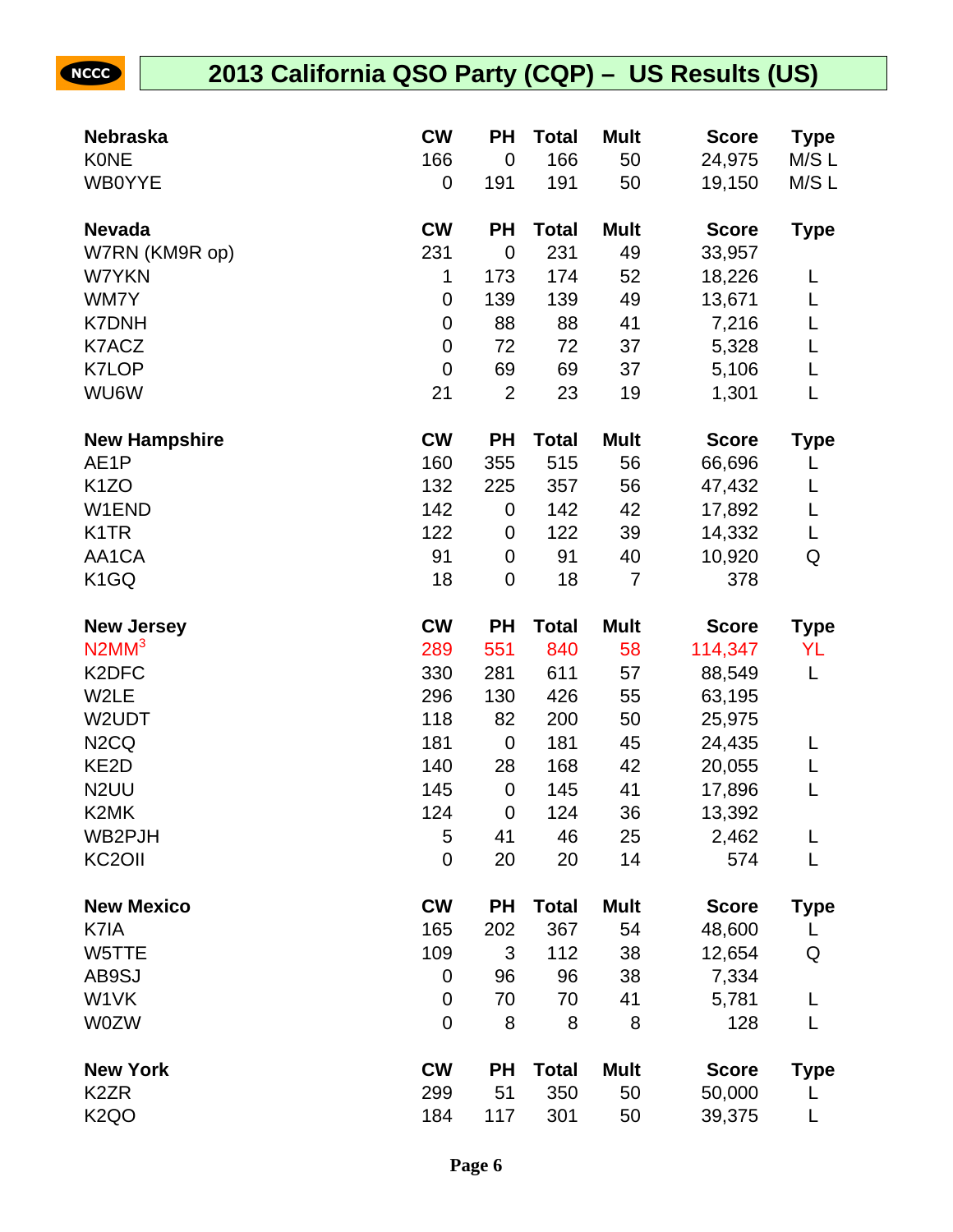| <b>New York</b>               | <b>CW</b>        | PH          | <b>Total</b> | <b>Mult</b> | <b>Score</b> | Type        |
|-------------------------------|------------------|-------------|--------------|-------------|--------------|-------------|
| AA2ZW                         | 245              | 25          | 270          | 48          | 37,800       |             |
| WA2JQK                        | 88               | 193         | 281          | 51          | 33,201       | L           |
| NW <sub>2</sub> K             | 230              | $\mathbf 0$ | 230          | 40          | 27,600       | L           |
| <b>N2SO</b>                   | 169              | $\mathbf 0$ | 169          | 46          | 23,391       | L           |
| N <sub>2</sub> JJ             | 116              | 34          | 150          | 49          | 20,384       | L           |
| W2DXE                         | 139              | $\mathbf 0$ | 139          | 41          | 17,158       | L           |
| <b>WA2MCR</b>                 | 59               | 78          | 137          | 42          | 14,091       | L           |
| K4RUM                         | 114              | $\mathbf 0$ | 114          | 39          | 13,396       | L           |
| K7RC (K5RC op)                | 104              | 0           | 104          | 40          | 12,480       |             |
| AB2TC                         | $\boldsymbol{0}$ | 115         | 115          | 44          | 10,120       | L           |
| NA <sub>2</sub> X             | 72               | 5           | 77           | 35          | 7,910        | L           |
| W2RR (WA2AOG op)              | 73               | $\mathbf 0$ | 73           | 31          | 6,835        | L           |
| <b>KA2FHN</b>                 | 35               | 24          | 59           | 25          | 3,850        | L           |
| K <sub>2</sub> Q <sub>B</sub> | 45               | $\mathbf 0$ | 45           | 28          | 3,822        | L           |
| N <sub>2</sub> RHL            | $\mathbf 0$      | 27          | 27           | 17          | 918          | L           |
| K <sub>2</sub> SSS            | 483              | 408         | 891          | 58          | 131,370      | M/S         |
| <b>North Carolina</b>         | <b>CW</b>        | <b>PH</b>   | <b>Total</b> | <b>Mult</b> | <b>Score</b> | <b>Type</b> |
| WX4G <sup>4</sup>             | 399              | 493         | 892          | 58          | 126,759      |             |
| W9PA                          | 280              | 217         | 497          | 53          | 67,575       | L           |
| K4QPL                         | 298              | 185         | 483          | 53          | 66,992       | L           |
| N <sub>1</sub> LN             | 268              | $\mathbf 0$ | 268          | 49          | 39,396       |             |
| N4CW                          | 192              | $\mathbf 0$ | 192          | 47          | 27,072       |             |
| <b>KK4HEG</b>                 | 86               | 142         | 228          | 48          | 26,088       | L           |
| N4VLQ                         | $\mathbf 0$      | 250         | 250          | 50          | 25,000       | L           |
| K4BSK                         | 151              | 6           | 157          | 40          | 18,600       | L           |
| WA4GQG                        | 101              | 33          | 134          | 43          | 15,867       | L           |
| W4JNC                         | 0                | 145         | 145          | 47          | 13,677       | L           |
| W4PAY                         | $\mathbf 0$      | 119         | 119          | 47          | 11,186       | L           |
| W4MY                          | 73               | 34          | 107          | 36          | 10,386       | L           |
| K <sub>4</sub> DJ             | 95               | $\mathbf 0$ | 95           | 36          | 10,314       | L           |
| N4TL                          | 0                | 110         | 110          | 43          | 9,503        |             |
| AA4FU                         | 354              | $\mathbf 0$ | 354          | 52          | 55,224       | M/S L       |
| <b>North Dakota</b>           | <b>CW</b>        | <b>PH</b>   | <b>Total</b> | <b>Mult</b> | <b>Score</b> | <b>Type</b> |
| <b>WB0IWG</b>                 | 0                | 149         | 149          | 50          | 14,900       | Q           |
| Ohio                          | <b>CW</b>        | <b>PH</b>   | <b>Total</b> | <b>Mult</b> | <b>Score</b> | <b>Type</b> |
| K8MR                          | 228              | 185         | 413          | 55          | 57,970       | L           |
| N9AUG                         | 198              | 0           | 198          | 46          | 27,324       | L           |
| N8BJQ                         | 110              | $\mathbf 0$ | 110          | 42          | 13,923       |             |
| K8FZY                         | 100              | 14          | 114          | 42          | 13,776       | L           |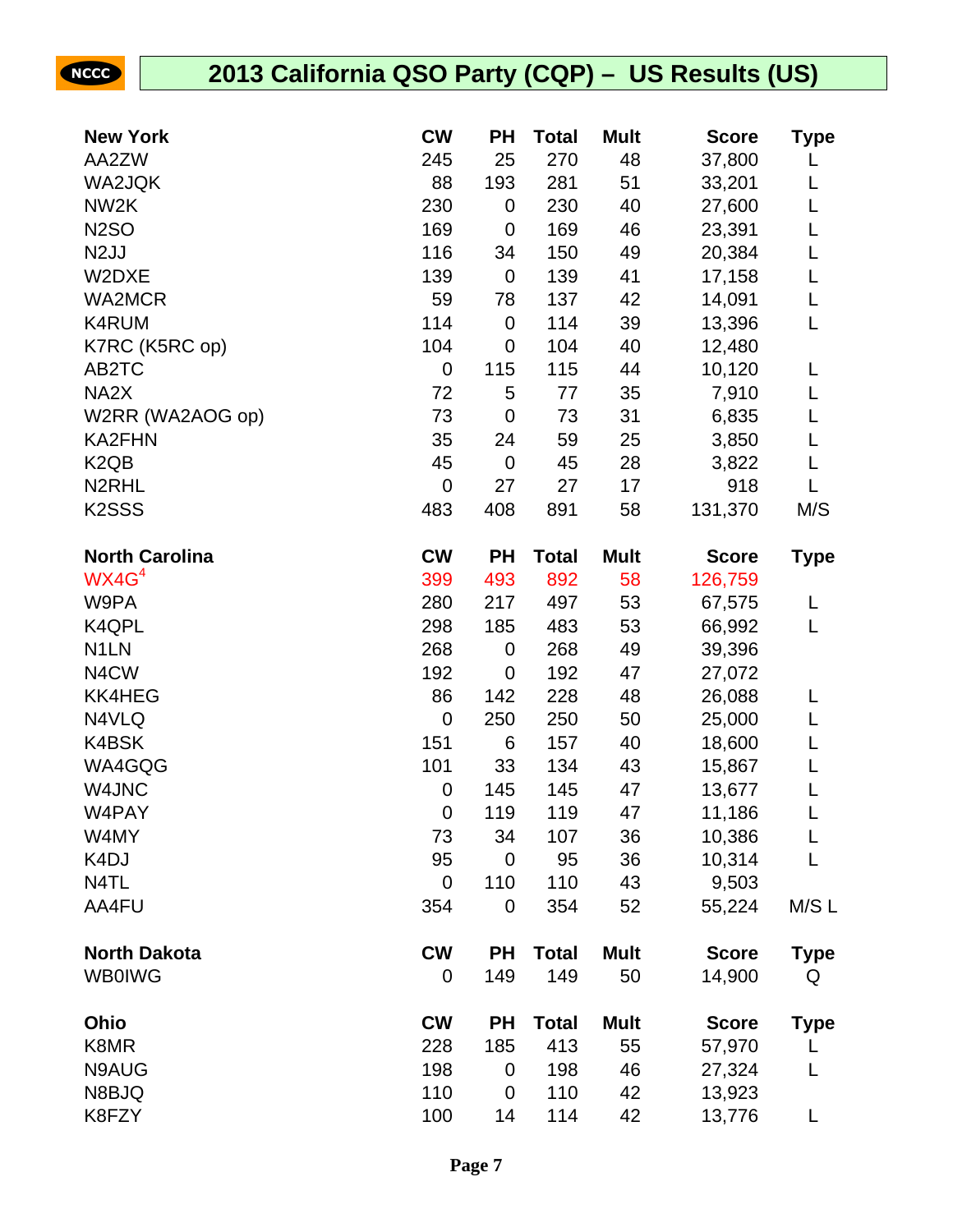| Ohio                                                       | <b>CW</b>      | PН  | Total | <b>Mult</b> | <b>Score</b>                    | Type  |
|------------------------------------------------------------|----------------|-----|-------|-------------|---------------------------------|-------|
| AF <sub>8</sub> A                                          | 105            | 0   | 105   | 36          | 11,394                          |       |
| KD8SAV                                                     | 102            | 0   | 102   | 34          | 10,455                          |       |
| W8ASA                                                      | 13             | 104 | 117   | 42          | 10,374                          |       |
| WB8JUI                                                     | 61             | 0   | 61    | 35          | 6,457                           |       |
| N <sub>4</sub> DLR                                         | 52             | 2   | 54    | 32          | 5,200                           |       |
| KD8JQE                                                     | $\overline{0}$ | 68  | 68    | 37          | 5,032                           |       |
| <b>WOCG</b>                                                | 24             | 12  | 36    | 21          | 2,068                           |       |
| K8BF                                                       | 5              | 258 | 263   | 51          | 27,081                          | M/M L |
| $V$ ODE $\alpha$ pa $M/$ ODE $N$ OOE $V$ DOEDA $V$ DOG $V$ |                |     |       |             | KOOLIND MIDOLOD KDOTLIV KOOD ID |       |

**NCCC** 

K8BF ops = W8PT, N8QE, KD8EPA, KD8SKL, KC8UNR, WB8LCD, KB8TUY, KC8RJR, KB8AMZ

| <b>Oklahoma</b>   | <b>CW</b>        | PH          | <b>Total</b> | <b>Mult</b> | <b>Score</b> | Type        |
|-------------------|------------------|-------------|--------------|-------------|--------------|-------------|
| N <sub>4</sub> IJ | 316              | $\mathbf 0$ | 316          | 52          | 49,374       |             |
| N <sub>5</sub> XE | 254              | $\mathbf 0$ | 254          | 51          | 38,862       | L           |
| N5XTR             | $\boldsymbol{0}$ | 122         | 122          | 49          | 12,005       | L           |
| N5MF              | 79               | $\mathbf 0$ | 79           | 41          | 9,778        | Q           |
| K5ZZR             | $\mathbf 0$      | 39          | 39           | 41          | 3,198        |             |
| K5UV              | 347              | $\mathbf 0$ | 347          | 53          | 55,173       | M/S         |
| Oregon            | <b>CW</b>        | <b>PH</b>   | <b>Total</b> | <b>Mult</b> | <b>Score</b> | <b>Type</b> |
| KA6BIM            | 102              | 314         | 416          | 58          | 54,172       |             |
| N7VS              | 114              | 85          | 199          | 47          | 24,181       | L           |
| W7GF              | 128              | $\mathbf 0$ | 128          | 44          | 16,962       | L           |
| N <sub>5</sub> EG | $\mathbf 0$      | 153         | 153          | 48          | 14,736       | L           |
| W7WHY             | 111              | $\mathbf 0$ | 111          | 38          | 12,654       | L           |
| WS7L              | 90               | $\mathbf 0$ | 90           | 33          | 8,959        |             |
| K7JKM             | $\boldsymbol{0}$ | 33          | 33           | 17          | 1,139        | L           |
| N6WN              | $\boldsymbol{9}$ | 17          | 26           | 18          | 1,116        | Q           |
| Pennsylvania      | <b>CW</b>        | <b>PH</b>   | <b>Total</b> | <b>Mult</b> | <b>Score</b> | <b>Type</b> |
| WA3HAE            | 399              | 270         | 669          | 57          | 99,009       | L           |
| <b>W0BR</b>       | 60               | 352         | 412          | 57          | 50,388       |             |
| ND3R              | 121              | 87          | 208          | 52          | 28,002       | L           |
| K3WW              | 126              | 82          | 208          | 49          | 26,631       |             |
| K3MD              | 127              | 84          | 211          | 48          | 26,352       | L           |
| W3AG              | 92               | 31          | 123          | 50          | 16,900       | L           |
| K3KNL             | 112              | 16          | 128          | 41          | 15,149       | L           |
| N3KR              | 120              | $\mathbf 0$ | 120          | 36          | 12,960       | L           |
| WA3AAN            | 57               | $\mathbf 0$ | 57           | 32          | 5,472        | L           |
| <b>KB3AAG</b>     | 49               | $\mathbf 0$ | 49           | 31          | 4,557        | Q           |
| WA3SOR            | 49               | 0           | 49           | 27          | 3,969        | L           |
| KA3UOL            | $\mathbf 0$      | 54          | 54           | 30          | 3,240        | Q           |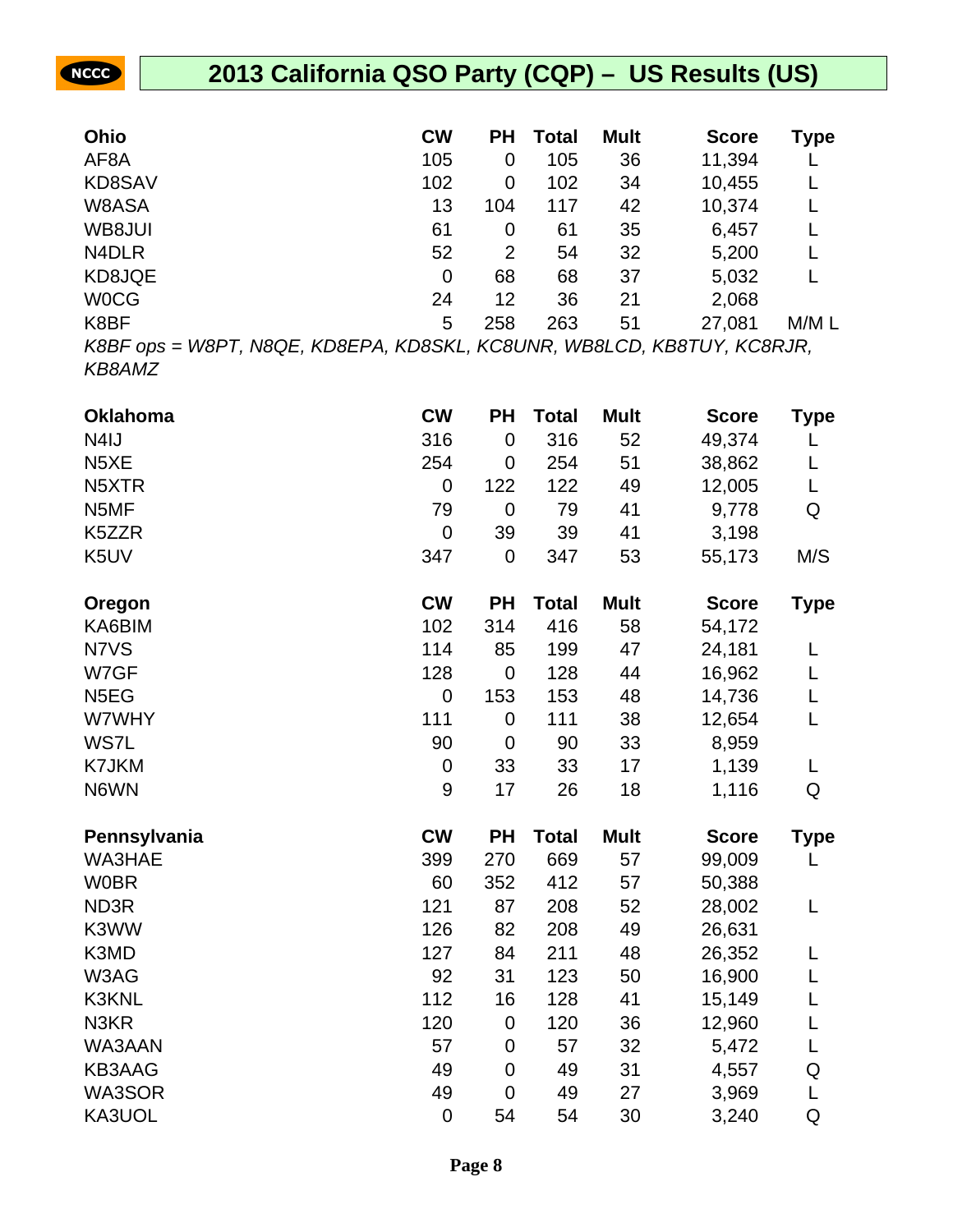| Pennsylvania          | <b>CW</b>   | <b>PH</b>   | <b>Total</b> | <b>Mult</b> | <b>Score</b> | Type        |
|-----------------------|-------------|-------------|--------------|-------------|--------------|-------------|
| N3BLS                 | 0           | 36          | 36           | 26          | 1,898        | L           |
| NU3Q                  | 0           | 18          | 18           | 12          | 432          | L           |
| AA3B                  | 440         | 240         | 680          | 56          | 100,856      | M/S         |
| KQ3F                  | 44          | 23          | 67           | 46          | 8,188        | M/S L       |
| W3CDG                 | $\mathbf 0$ | 9           | 9            | 9           | 162          | M/S L       |
| <b>Rhode Island</b>   | <b>CW</b>   | <b>PH</b>   | <b>Total</b> | <b>Mult</b> | <b>Score</b> | <b>Type</b> |
| W1KMA                 | 0           | 235         | 235          | 50          | 23,500       |             |
| W1WIU                 | 40          | 67          | 107          | 42          | 10,710       | L           |
| <b>South Carolina</b> | <b>CW</b>   | <b>PH</b>   | <b>Total</b> | <b>Mult</b> | <b>Score</b> | <b>Type</b> |
| W4IX <sup>5</sup>     | 370         | 537         | 907          | 57          | 124,545      |             |
| W4SLT                 | $\mathbf 0$ | 126         | 126          | 48          | 12,096       |             |
| AF4OX                 | 53          | $\mathbf 0$ | 53           | 26          | 4,173        | L           |
| K4GRE                 | $\mathbf 0$ | 25          | 25           | 23          | 1,150        | L           |
| <b>South Dakota</b>   | <b>CW</b>   | <b>PH</b>   | <b>Total</b> | <b>Mult</b> | <b>Score</b> | <b>Type</b> |
| <b>WOEDK</b>          | 0           | 70          | 70           | 36          | 5,076        |             |
| Tennessee             | <b>CW</b>   | <b>PH</b>   | <b>Total</b> | <b>Mult</b> | <b>Score</b> | <b>Type</b> |
| N4ZZ                  | 385         | 630         | 1,015        | 58          | 140,128      | L           |
| <b>K0EJ</b>           | 235         | 530         | 765          | 57          | 100,605      |             |
| N4ARO                 | 219         | 85          | 304          | 54          | 44,739       | L           |
| N4DW                  | 241         | $\mathbf 0$ | 241          | 52          | 37,674       |             |
| W4KW                  | $\mathbf 0$ | 300         | 300          | 54          | 32,400       |             |
| K4LTA                 | 234         | $\mathbf 0$ | 234          | 45          | 31,590       | L           |
| K <sub>1</sub> GU     | 208         | 0           | 208          | 44          | 27,456       |             |
| K4RO                  | 185         | 0           | 185          | 46          | 25,530       | L           |
| W4UT                  | 162         | $\mathbf 0$ | 162          | 46          | 22,425       | Q           |
| AI4DB                 | 0           | 194         | 194          | 51          | 19,788       | L           |
| KS4X                  | 98          | 51          | 149          | 49          | 19,453       | Q           |
| NA4C                  | 152         | $\mathbf 0$ | 152          | 40          | 18,300       | L           |
| <b>WOAG</b>           | 133         | $\mathbf 0$ | 133          | 41          | 16,420       | L           |
| N4AAI                 | 127         | 0           | 127          | 40          | 15,300       |             |
| AB4GG                 | $\pmb{0}$   | 129         | 129          | 48          | 12,384       |             |
| KA5VZG                | 3           | 100         | 103          | 46          | 9,660        | L           |
| NB4M                  | 65          | 3           | 68           | 27          | 5,427        | Q           |
| NY4S                  | $\mathbf 0$ | 75          | 75           | 34          | 5,134        | L           |
| NS4X                  | 31          | 24          | 55           | 32          | 4,592        |             |
| W9WI                  | 26          | 14          | 40           | 21          | 2,226        | L           |
| KJ4KKD                | 1           | 30          | 31           | 23          | 1,472        | L           |
| K4VOZ                 | $\pmb{0}$   | 25          | 25           | 19          | 969          |             |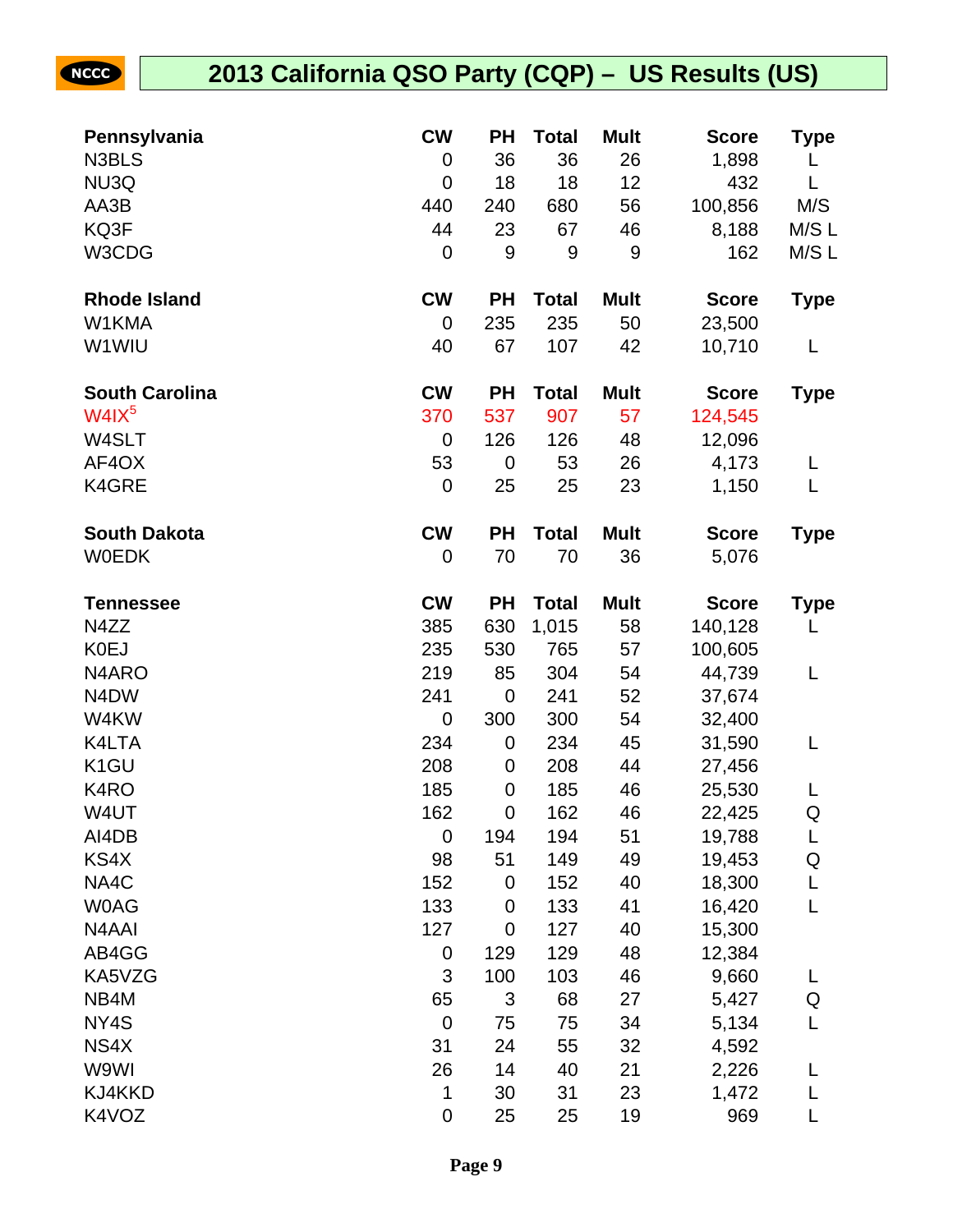| <b>Tennessee</b>              | <b>CW</b>        | <b>PH</b>   | <b>Total</b>            | <b>Mult</b> | <b>Score</b> | Type        |
|-------------------------------|------------------|-------------|-------------------------|-------------|--------------|-------------|
| KV4MO                         | $\mathbf 0$      | 19          | 19                      | 14          | 532          |             |
| WF7T                          | 11               | 0           | 11                      | 10          | 345          | L           |
| NY4N                          | 251              | 201         | 452                     | 56          | 64,736       | M/S L       |
| N4VV                          | 300              | 117         | 417                     | 51          | 57,885       | M/S         |
| K4TCG (WF7T, K4RO)            | 81               | 0           | 81                      | 33          | 8,068        | M/S L       |
| <b>Texas</b>                  | <b>CW</b>        | <b>PH</b>   | <b>Total</b>            | <b>Mult</b> | <b>Score</b> | <b>Type</b> |
| N <sub>5</sub> JB             | 257              | 622         | 879                     | 58          | 116,957      |             |
| N <sub>1</sub> CC             | 265              | 466         | 731                     | 58          | 100,166      | L           |
| WD5K                          | 302              | 396         | 698                     | 56          | 95,144       | L           |
| N5ZK (W5ASP op)               | 219              | 198         | 417                     | 57          | 60,106       |             |
| N <sub>5</sub> JR             | 172              | 274         | 446                     | 55          | 58,602       | L           |
| W5MF                          | 165              | 193         | 358                     | 54          | 47,628       |             |
| <b>WB5KIA</b>                 | 122              | 186         | 308                     | 55          | 40,590       | L           |
| N <sub>5</sub> PO             | 232              | 0           | 232                     | 50          | 34,875       | L           |
| W5JBO                         | 197              | 0           | 197                     | 49          | 29,032       |             |
| AE5GT                         | 212              | $\pmb{0}$   | 212                     | 45          | 28,620       | L           |
| K5DHY                         | $\mathbf 0$      | 255         | 255                     | 54          | 27,594       | L           |
| N <sub>5</sub> TJ             | 198              | $\pmb{0}$   | 198                     | 44          | 26,202       |             |
| K5TIA                         | 187              | 0           | 187                     | 46          | 25,875       | L           |
| W8FN                          | 176              | 0           | 176                     | 49          | 25,872       |             |
| <b>WOVX</b>                   | 182              | 0           | 182                     | 46          | 25,185       |             |
| K5ME                          | 187              | $\mathbf 0$ | 187                     | 44          | 24,684       | L           |
| K <sub>5</sub> PI             | 109              | 64          | 173                     | 48          | 21,912       | L           |
| K <sub>5</sub> R <sub>X</sub> | 106              | 48          | 154                     | 47          | 19,575       |             |
| N5UJ (NM6E op)                | 23               | 130         | 153                     | 52          | 17,238       | L           |
| NW <sub>5Q</sub>              | $\mathbf 0$      | 176         | 176                     | 45          | 15,885       | L           |
| AC5K                          | 129              | 0           | 129                     | 40          | 15,480       | L           |
| N5VPC                         | $\mathbf 0$      | 133         | 133                     | 44          | 11,748       | L           |
| W5JNP                         | $\boldsymbol{0}$ | 120         | 120                     | 48          | 11,520       |             |
| N <sub>5</sub> RZ             | 58               | $\pmb{0}$   | 58                      | 31          | 5,440        |             |
| AE5X                          | 53               | 0           | 53                      | 29          | 4,654        | L           |
| N <sub>5</sub> LTR            | $\boldsymbol{0}$ | 57          | 57                      | 37          | 4,255        | L M         |
| <b>KB5DRJ</b>                 | 0                | 54          | 54                      | 28          | 3,052        | L           |
| K5MBA                         | $\boldsymbol{0}$ | 26          | 26                      | 19          | 1,007        | L           |
| K5RZA                         | $\boldsymbol{0}$ | 24          | 24                      | 17          | 816          | YL          |
| <b>KF5NRS</b>                 | $\mathbf 0$      | 4           | $\overline{\mathbf{4}}$ | 4           | 32           | L           |
| WA8ZBT                        | 213              | 192         | 405                     | 55          | 56,402       | M/S L       |
| NM <sub>5</sub> M             | 116              | $\pmb{0}$   | 116                     | 43          | 14,964       | M/S L       |
| KE5LQ                         | 22               | 59          | 81                      | 36          | 6,660        | M/S L       |
| W5RTA (W5HNS, W5QLF)          | 110              | 32          | 142                     | 43          | 17,006       | M/M L       |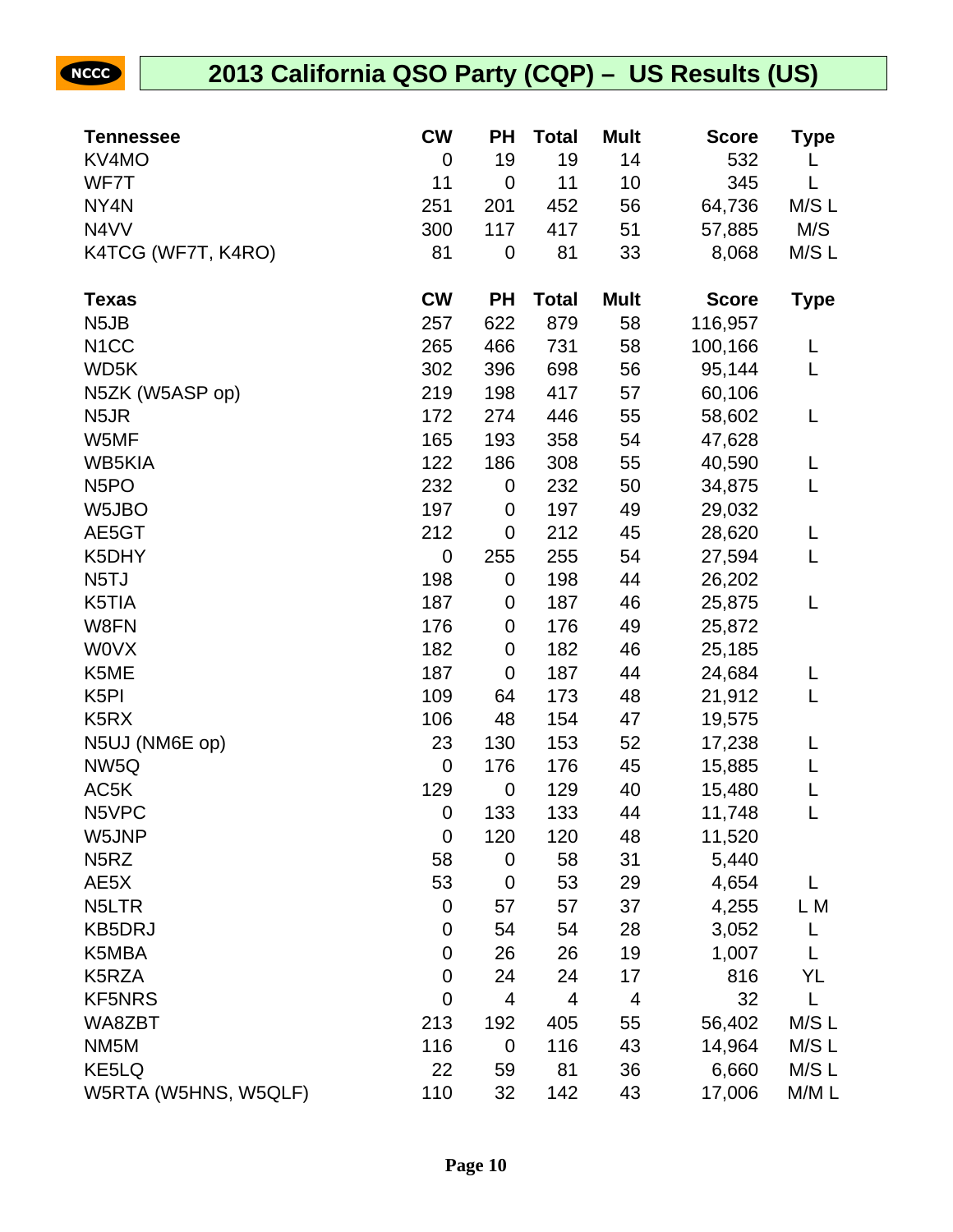| <b>Utah</b>          | <b>CW</b>        | <b>PH</b>        | <b>Total</b> | <b>Mult</b> | <b>Score</b> | Type        |
|----------------------|------------------|------------------|--------------|-------------|--------------|-------------|
| K7UT                 | 85               | 48               | 133          | 43          | 15,200       |             |
| W7CT                 | 50               | $\mathbf 0$      | 50           | 30          | 4,500        | M/S         |
| Virginia             | <b>CW</b>        | <b>PH</b>        | <b>Total</b> | <b>Mult</b> | <b>Score</b> | Type        |
| N3UA <sup>6</sup>    | 432              | 223              | 655          | 57          | 99,351       |             |
| K7SV                 | 380              | 291              | 671          | 56          | 96,516       | L           |
| W4GDG                | 224              | $\mathbf 0$      | 224          | 47          | 31,654       | L           |
| W4NFT                | 0                | 212              | 212          | 50          | 21,250       | L           |
| K4ORD                | 112              | $\mathbf 0$      | 112          | 34          | 11,424       | L           |
| K6NK                 | $\boldsymbol{0}$ | 45               | 45           | 28          | 2,520        | L           |
| <b>KK4BSM</b>        | $\boldsymbol{0}$ | 19               | 19           | 14          | 532          | L           |
| KK4R                 | $\overline{7}$   | 6                | 13           | 11          | 363          | L           |
| N4MM                 | $\mathbf 0$      | $\boldsymbol{9}$ | 9            | 10          | 180          |             |
| WA4PGM               | 122              | 97               | 219          | 54          | 30,321       | M/SL        |
| K4GM                 | 42               | $\mathbf 0$      | 42           | 29          | 3,654        | M/S L       |
| Washington           | <b>CW</b>        | <b>PH</b>        | <b>Total</b> | <b>Mult</b> | <b>Score</b> | <b>Type</b> |
| W7GKF                | 279              | 280              | 559          | 58          | 81,171       |             |
| K7QQ                 | 280              | $\mathbf 0$      | 280          | 48          | 40,320       | L           |
| <b>KK7UF</b>         | 0                | 258              | 258          | 56          | 28,896       |             |
| <b>K7HBN</b>         | 176              | 0                | 176          | 53          | 27,984       | Q           |
| WC7Q                 | 150              | 0                | 150          | 44          | 19,866       |             |
| W7MCM                | $\mathbf 0$      | 148              | 148          | 48          | 14,208       |             |
| <b>W7LKG</b>         | 104              | 0                | 104          | 40          | 12,480       |             |
| <b>KN7T</b>          | 100              | $\mathbf 0$      | 100          | 41          | 12,300       | L           |
| <b>KF7PBM</b>        | 16               | 97               | 113          | 41          | 9,963        |             |
| <b>KF7FK</b>         | $\boldsymbol{0}$ | 109              | 109          | 35          | 7,665        |             |
| K7WA                 | 52               | $\mathbf 0$      | 52           | 28          | 4,368        | L           |
| W9PL                 | 16               | 43               | 59           | 26          | 3,484        | L           |
| <b>KC7YE</b>         | 38               | $\mathbf 0$      | 38           | 23          | 2,622        | L M         |
| <b>KK7MF</b>         | $\mathbf 0$      | 31               | 31           | 20          | 1,260        | L           |
| N7QMT                | $\boldsymbol{0}$ | 20               | 20           | 13          | 520          | L           |
| K6DOW                | $\mathbf 0$      | 157              | 157          | 48          | 15,120       | M/SL        |
| <b>West Virginia</b> | <b>CW</b>        | <b>PH</b>        | <b>Total</b> | <b>Mult</b> | <b>Score</b> | Type        |
| K8JQ                 | 349              | $\mathbf 0$      | 349          | 49          | 51,303       |             |
| W8IDW                | 0                | 15               | 15           | 12          | 360          | L           |
| N <sub>2</sub> WN    | 4                | 4                | 8            | 7           | 140          | Q M         |
| <b>Wisconsin</b>     | <b>CW</b>        | <b>PH</b>        | <b>Total</b> | <b>Mult</b> | <b>Score</b> | Type        |
| W9FZ                 | 157              | 164              | 321          | 53          | 42,400       | L           |
| K <sub>1</sub> TN    | 267              | 0                | 267          | 48          | 38,448       |             |